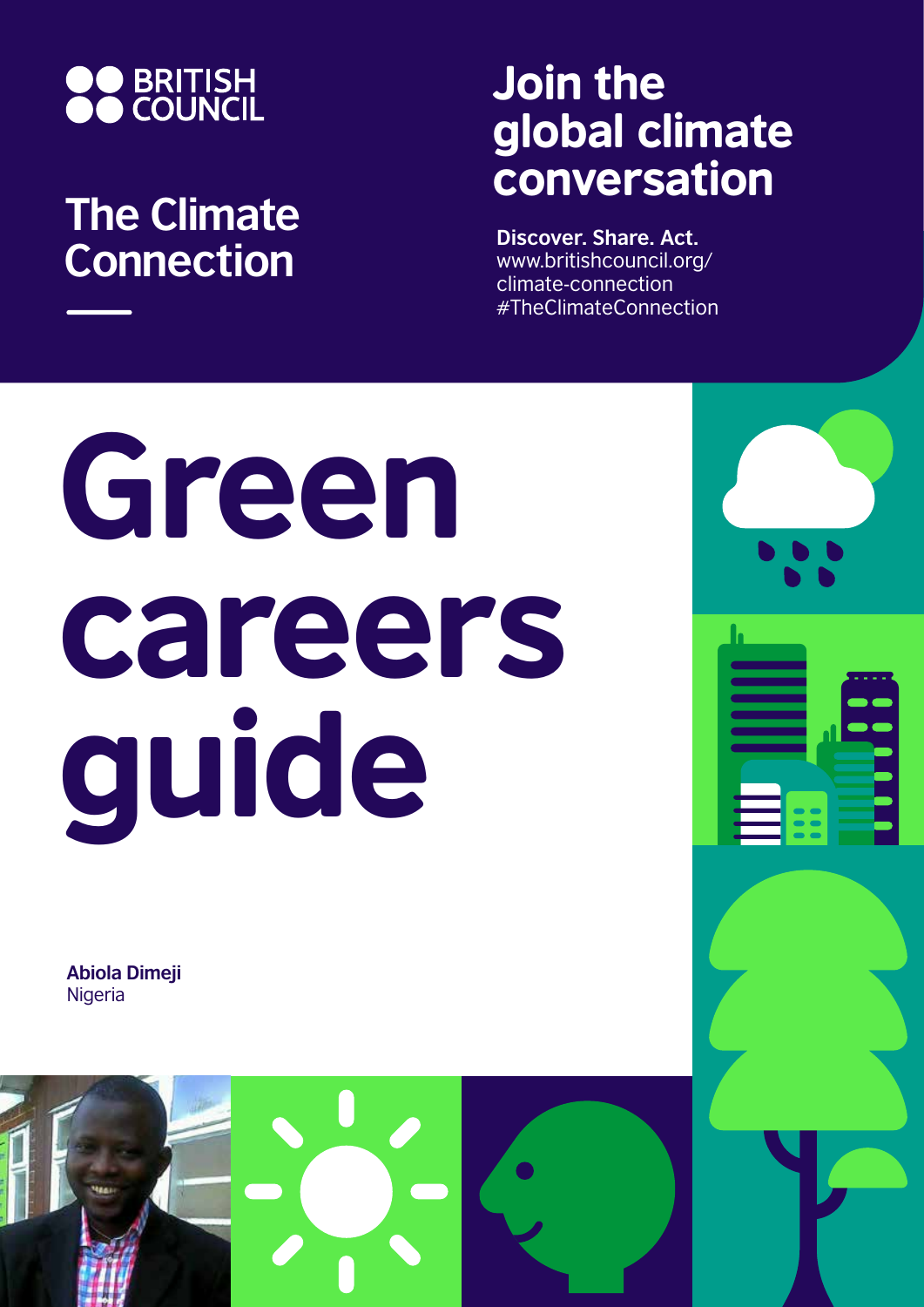### Abiola Dimeji Nigeria







#### **My story on importance of green jobs with British council What did you study?**

I studied Environmental Technology at the University of Hull, UK.

#### **What inspired you to study your subject at university and to work in the green industries?**

The needs to sustain my passion for environmental sustainability, sustainable development, integrated wastes management option and to foster for a sustainable National & International Climate Change Adaptation and mitigation strategies with communities localisation in Nigeria and Africa at Large inspired me to study the subject matter I mentioned above and gave me passion to proactively pursue green jobs and to work in green industries and NGOs.

#### **Why does climate change matter?**

Climate change matters because of his devastating effect on people livelihood security, human health, environmental system, economic progression and social life. It triggers devastating effect of environmental degradation, disaster, drought, deforestation, flooding which resulted in social, environmental and economic impact.

Climate change is a continuing change in the weather patterns for a long-time which define the earth's local, regional and global climates patterns. As heat trapping CO2 builds up in the atmosphere, it leads to a warming of the climate, provoking changes around the world in the atmosphere, land, and oceans. An IPCC Special Report defines climate risk as the likelihood of unfavourable impacts occurring

as a result of severe climate events interacting with vulnerable environmental, social, economic, political or cultural conditions (Managing the Risks of Extreme Events and Disasters to Advance Climate Change Adaptation (ipcc.ch).

#### **How did your studies help you get into the career you're in today?**

My studies helped me created a pathway that makes me an exceptional talent in the field of Environmental Solutions Specialist. The knowledge gained during my studies created a platform for me to easily adapted and increase my knowledge in area of Climate change mitigation and adaptation strategies, sustainable wastes management practice, Environmental safeguard and management system, Project and data management and Environmental and safeguard impact assessment. All these have engineered me into the career in which I'm in today. I'm been motivated every day to reach the peak of my career with all these inbuilt environmental traits deposited in me by the knowledge and experience gained in course of my studies and career pathway.

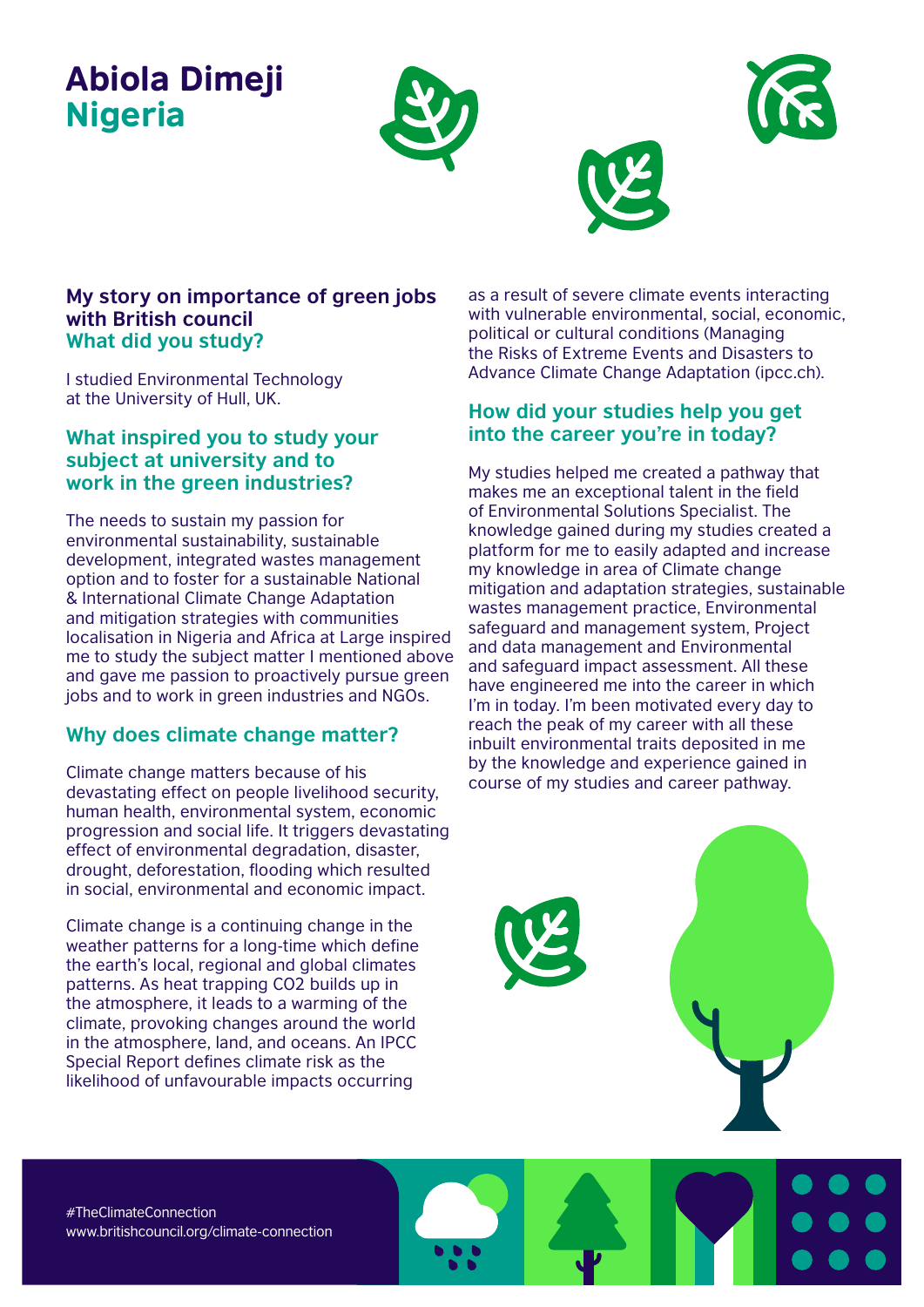





#### **What other experiences and support have you had along the way?**

I have gained experienced in Project and data management, leadership skill, advanced my communication skill, pro-activeness and team spirit during the course of my personal development and training.

#### **What do you do now – what does your role involve?**

I work as an Environmental Project Specialist: working on Environmental sustainability, integrated wastes management awareness, Climate change Adaptation and Mitigation in Niger Delta states and Nigeria at Large

#### **What exciting projects have you been involved in?**

I'm working on a project which is on sensitising and forming the mind of youths, local people, market woman, farmers and government on the need to embrace and promote green job as livelihood option to enhance the livelihood security of local people in Niger Delta of Nigeria which their livelihood have been affected by the effect climate change, oil spills and pipeline vandalism in the region. My team and organisation have engaged the people of Niger Delta through environmental awareness/education and sensitisation on the need to protect and safeguard their environment from environmental degradation arising from oil spill, deforestation, kpor fire and indiscriminate dumping of waste.

#### **Do you have any tips for people looking to pursue a career in your sector?**

My tips for them are to remain focus, proactive, dogmatic, open to environmental education, volunteerism and awareness.

#### **Pictures**

Group Photograph of participants at MOSOP Community Sensitisation on Climate Change Adaptation and Mitigation Policy at BUAN, Khana, LGA on 01/09/2020, sponsored by Environmental Centre for Oil Spills and Gas Flaring in Niger Delta aka NACGOND and Funded by Embassy of the Kingdom of the Netherlands.







#TheClimateConnection www.britishcouncil.org/climate-connection